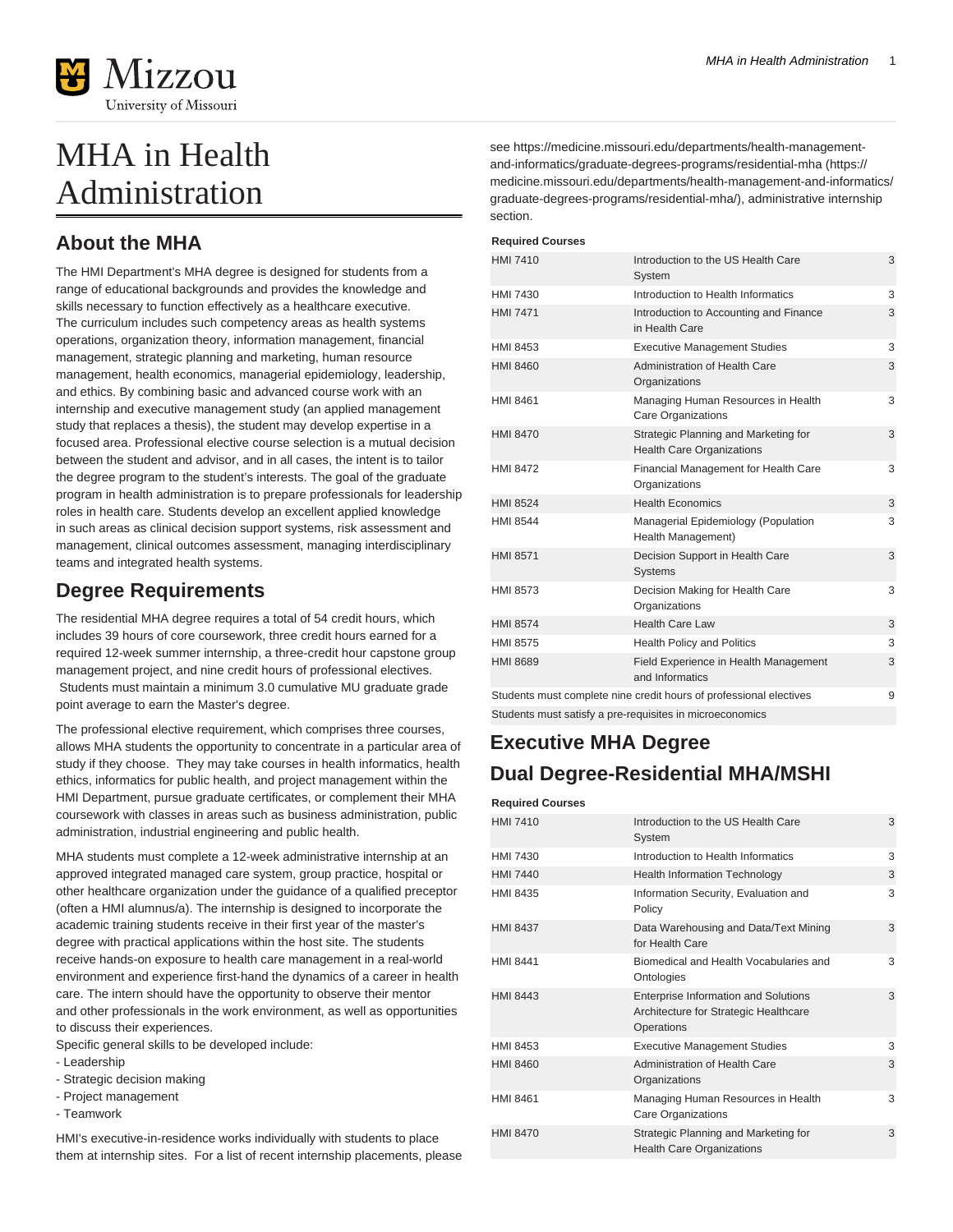

| <b>HMI 8472</b> | Financial Management for Health Care<br>Organizations     | 3       |
|-----------------|-----------------------------------------------------------|---------|
| <b>HMI 8524</b> | <b>Health Economics</b>                                   | 3       |
| <b>HMI 8544</b> | Managerial Epidemiology (Population<br>Health Management) | 3       |
| HMI 8550        | <b>Health Data Analytics</b>                              | 3       |
| <b>HMI 8571</b> | Decision Support in Health Care<br>Systems                | 3       |
| <b>HMI 8573</b> | Decision Making for Health Care<br>Organizations          | 3       |
| <b>HMI 8574</b> | <b>Health Care Law</b>                                    | 3       |
| <b>HMI 8575</b> | <b>Health Policy and Politics</b>                         | 3       |
| HMI 8610        | <b>Consumer Health Informatics</b>                        | 3       |
| <b>HMI 8689</b> | Field Experience in Health Management<br>and Informatics  | 3       |
| <b>HMI 8870</b> | Knowledge Representation in Biology<br>and Medicine       | 3       |
| <b>HMI 8090</b> | Thesis Research in Health Management<br>and Informatics   | $1 - 6$ |

## **Dual Degree-Executive MHA/MSHI**

#### **Required Courses**

| <b>HMI 7410</b> | Introduction to the US Health Care<br>System                                                       | 3 |
|-----------------|----------------------------------------------------------------------------------------------------|---|
| HMI 7430        | Introduction to Health Informatics                                                                 | 3 |
| <b>HMI 7580</b> | <b>Project Management</b>                                                                          | 3 |
| HMI 8435        | Information Security, Evaluation and<br>Policy                                                     | 3 |
| <b>HMI 8437</b> | Data Warehousing and Data/Text Mining<br>for Health Care                                           | 3 |
| <b>HMI 8441</b> | Biomedical and Health Vocabularies and<br>Ontologies                                               | 3 |
| <b>HMI 8443</b> | <b>Enterprise Information and Solutions</b><br>Architecture for Strategic Healthcare<br>Operations | 3 |
| HMI 8450        | Methods of Health Services Research                                                                | 3 |
| <b>HMI 8451</b> | Individual Executive Management<br><b>Studies</b>                                                  | 3 |
| HMI 8460        | Administration of Health Care<br>Organizations                                                     | 3 |
| <b>HMI 8461</b> | Managing Human Resources in Health<br><b>Care Organizations</b>                                    | 3 |
| <b>HMI 8470</b> | Strategic Planning and Marketing for<br><b>Health Care Organizations</b>                           | 3 |
| <b>HMI 8472</b> | Financial Management for Health Care<br>Organizations                                              | 3 |
| <b>HMI 8524</b> | <b>Health Economics</b>                                                                            | 3 |
| <b>HMI 8544</b> | Managerial Epidemiology (Population<br>Health Management)                                          | 3 |
| HMI 8550        | <b>Health Data Analytics</b>                                                                       | 3 |
| <b>HMI 8571</b> | Decision Support in Health Care<br><b>Systems</b>                                                  | 3 |
| HMI 8573        | Decision Making for Health Care<br>Organizations                                                   | 3 |
| <b>HMI 8574</b> | <b>Health Care Law</b>                                                                             | 3 |
| <b>HMI 8575</b> | <b>Health Policy and Politics</b>                                                                  | 3 |

#### MHA in Health Administration 2

## **Dual Degree MHA/MPA**

| <b>Required Courses</b>            |                                                                          |   |
|------------------------------------|--------------------------------------------------------------------------|---|
| <b>HMI 7410</b>                    | Introduction to the US Health Care<br>System                             | 3 |
| HMI 7430                           | Introduction to Health Informatics                                       | 3 |
| HMI 8460                           | <b>Administration of Health Care</b><br>Organizations                    | 3 |
| HMI 8470                           | Strategic Planning and Marketing for<br><b>Health Care Organizations</b> | 3 |
| <b>HMI 8524</b>                    | <b>Health Economics</b>                                                  | 3 |
| <b>HMI 8544</b>                    | Managerial Epidemiology (Population<br>Health Management)                | 3 |
| <b>HMI 8571</b>                    | Decision Support in Health Care<br><b>Systems</b>                        | 3 |
| HMI 8573                           | Decision Making for Health Care<br>Organizations                         | 3 |
| <b>HMI 8574</b>                    | <b>Health Care Law</b>                                                   | 3 |
| <b>Shared Courses (24 Credits)</b> |                                                                          |   |
| <b>PUB AF 8420</b>                 | <b>Public Program Evaluation</b>                                         | 3 |
| <b>PUB AF 8430</b>                 | <b>Public Policy Analysis</b>                                            | 3 |
| HMI 8461                           | Managing Human Resources in Health<br><b>Care Organizations</b>          | 3 |
| <b>HMI 8472</b>                    | Financial Management for Health Care<br>Organizations                    | 3 |
| <b>HMI 8575</b>                    | <b>Health Policy and Politics</b>                                        | 3 |
| HMI 8689                           | Field Experience in Health Management<br>and Informatics                 | 3 |
| <b>PUB AF 8110</b>                 | Introduction to Public and Nonprofit<br>Management                       | 3 |
| <b>PUB AF 8170</b>                 | Public Policy Processes and Strategies                                   | 3 |
| <b>PUB AF 8180</b>                 | Research Methods and Inquiry in Public<br>Affairs I                      | 3 |
| <b>PUB AF 8181</b>                 | Research Methods and Inquiry in Public<br>Affairs II                     | 3 |
| <b>PUB AF 8210</b>                 | <b>Public Service and Democracy</b>                                      | 3 |
| <b>MPA Elective Course</b>         |                                                                          | 3 |

## **Sample Plan of Study Residential Plan of Study**

| <b>First Year</b>  |                  |                  |           |  |
|--------------------|------------------|------------------|-----------|--|
| Fall               | <b>CR Spring</b> | <b>CR Summer</b> | <b>CR</b> |  |
|                    |                  |                  |           |  |
| <b>HMI 7410</b>    | 3 HMI 8524       | 3 HMI 8689       | 3         |  |
| <b>HMI 7430</b>    | 3 HMI 8544       | 3                |           |  |
| <b>HMI 7471</b>    | 3 HMI 8550       | 3                |           |  |
| <b>HMI 8460</b>    | 3 HMI 8573       | 3                |           |  |
| <b>HMI 8461</b>    | 3                |                  |           |  |
|                    | 15               | 12               | 3         |  |
| <b>Second Year</b> |                  |                  |           |  |
| Fall               | <b>CR Spring</b> | <b>CR</b>        |           |  |
| <b>HMI 7440</b>    | 3 HMI 8441       | 3                |           |  |
| <b>HMI 8470</b>    | 3 HMI 8453       | 3                |           |  |
| <b>HMI 8472</b>    | 3 HMI 8571       | 3                |           |  |
|                    | <b>HMI 8574</b>  | 3                |           |  |
|                    | <b>HMI 8575</b>  | 3                |           |  |
|                    | 9                | 15               |           |  |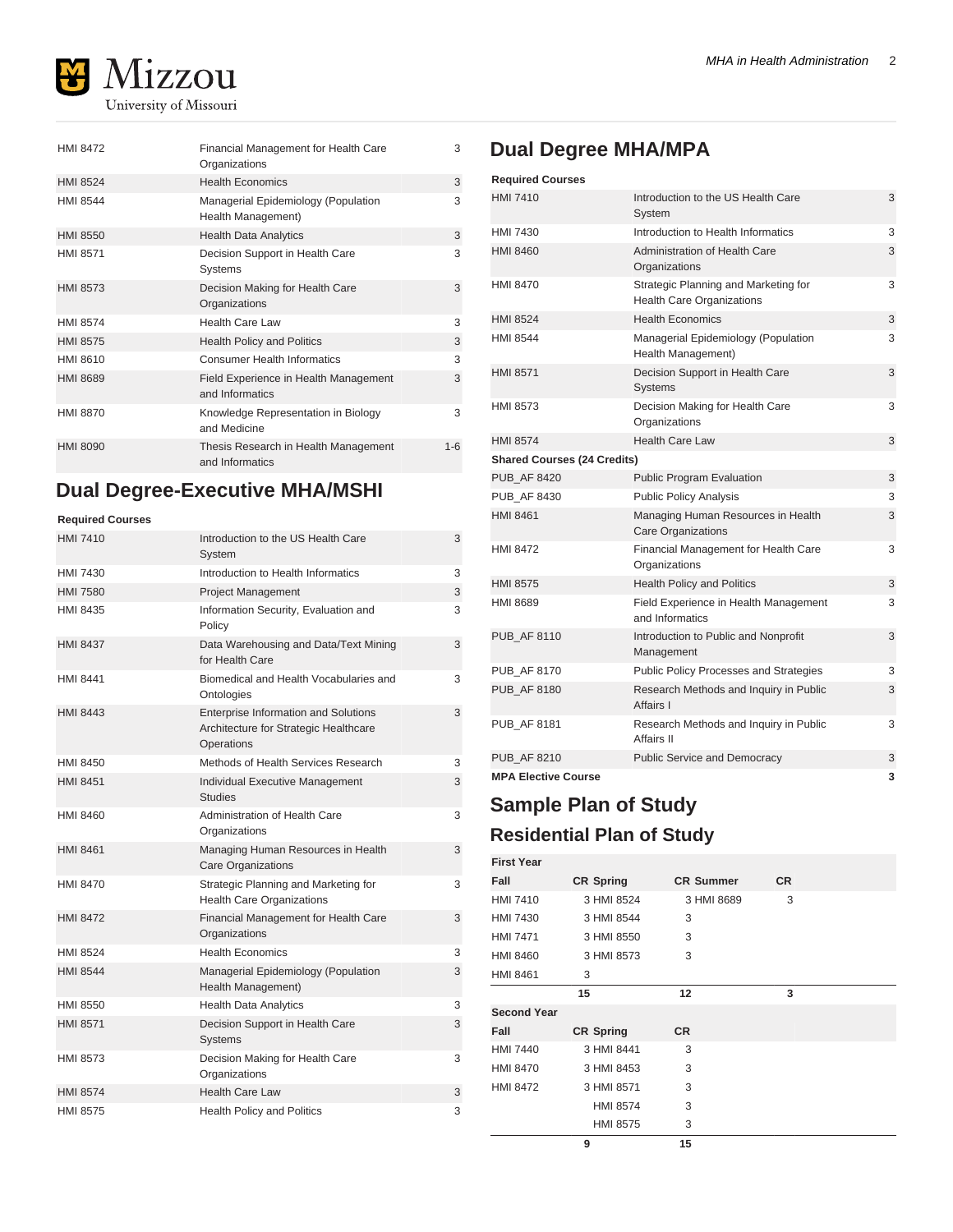

#### **Third Year**

|   |                 | $7 - 12$  |                      | $10 - 15$ |
|---|-----------------|-----------|----------------------|-----------|
|   |                 |           | <b>HMI 8090</b>      | $1 - 6$   |
|   | <b>HMI 8090</b> | $1 - 6$   | <b>HMI 8610</b>      | 3         |
|   | <b>HMI 8870</b> | 3         | <b>HMI 8437</b>      | 3         |
|   | <b>HMI 8443</b> | 3         | <b>HMI 8435</b>      | 3         |
|   | Spring          | <b>CR</b> | <b>Fall Semester</b> | <b>CR</b> |
| . |                 |           |                      |           |

**Total Credits: 71-81**

### **Executive Plan of Study**

Executive students begin in the Spring semesters

| <b>First Year</b>                                                                               |           |                 |           |               |           |   |
|-------------------------------------------------------------------------------------------------|-----------|-----------------|-----------|---------------|-----------|---|
| Fall                                                                                            | <b>CR</b> | <b>Spring</b>   | <b>CR</b> | <b>Summer</b> | <b>CR</b> |   |
| <b>Executive students</b><br>begin Spring<br>semester, and<br>program runs on<br>calendar year. |           | <b>HMI 7410</b> |           | 3 HMI 8450    |           | 3 |
|                                                                                                 |           | <b>HMI 7430</b> |           | 3             |           |   |
|                                                                                                 |           | <b>HMI 8460</b> |           | 3             |           |   |
|                                                                                                 | $\bf{0}$  |                 |           | 9             |           | 3 |
| <b>Second Year</b>                                                                              |           |                 |           |               |           |   |
| Fall                                                                                            | <b>CR</b> | <b>Spring</b>   | <b>CR</b> | <b>Summer</b> | <b>CR</b> |   |
| <b>HMI 8461</b>                                                                                 |           | 3 HMI 8470      |           | 3 HMI 7580    |           | 3 |
| <b>HMI 8524</b>                                                                                 |           | 3 HMI 8472      |           | 3             |           |   |
| <b>HMI 8573</b>                                                                                 |           | 3 HMI 8544      |           | 3             |           |   |
|                                                                                                 |           | 9               |           | 9             |           | 3 |
| <b>Third Year</b>                                                                               |           |                 |           |               |           |   |
| Fall                                                                                            | <b>CR</b> | Spring          | <b>CR</b> | <b>Summer</b> | <b>CR</b> |   |
| <b>HMI 8571</b>                                                                                 |           | 3 HMI 8435      |           | 3 HMI 8451    |           | 3 |
| <b>HMI 8574</b>                                                                                 |           | 3 HMI 8441      |           | 3             |           |   |
| <b>HMI 8575</b>                                                                                 | 3         |                 |           |               |           |   |
|                                                                                                 | 9         |                 |           | 6             |           | 3 |
| <b>Fourth Year</b>                                                                              |           |                 |           |               |           |   |
| Fall                                                                                            | <b>CR</b> |                 |           |               |           |   |
| <b>HMI 8437</b>                                                                                 |           | 3               |           |               |           |   |
| <b>HMI 8443</b>                                                                                 | 3         |                 |           |               |           |   |
| <b>HMI 8550</b>                                                                                 |           | 3               |           |               |           |   |
|                                                                                                 | 9         |                 |           |               |           |   |

**Total Credits: 60**

### **Thesis/Non-Thesis Requirement**

- improvement of patient experience of wait times in the Orthopaedic Clinic at the Missouri Orthopaedic Institute
- surgical site infection reduction informed by NSQIP resources for UMHC
- system-wide urinary catheter reduction for UMHC
- improving screening and follow-up for students with substance use and/or mood disorders at MU Student Health

### **Financial Aid**

Further information about costs, financial aid, and external scholarship opportunities is available on the HMI Department's website at: [https://](https://medicine.missouri.edu/departments/health-management-and-informatics/graduate-degrees-programs/costs-financial-aid/) [medicine.missouri.edu/departments/health-management-and](https://medicine.missouri.edu/departments/health-management-and-informatics/graduate-degrees-programs/costs-financial-aid/)[informatics/graduate-degrees-programs/costs-financial-aid](https://medicine.missouri.edu/departments/health-management-and-informatics/graduate-degrees-programs/costs-financial-aid/) ([https://](https://medicine.missouri.edu/departments/health-management-and-informatics/graduate-degrees-programs/costs-financial-aid/)

[medicine.missouri.edu/departments/health-management-and-informatics/](https://medicine.missouri.edu/departments/health-management-and-informatics/graduate-degrees-programs/costs-financial-aid/) [graduate-degrees-programs/costs-financial-aid/](https://medicine.missouri.edu/departments/health-management-and-informatics/graduate-degrees-programs/costs-financial-aid/)).

### **Admissions Requirements**

Applicants are required to meet two sets of minimum qualifications for admission: [the requirements of the MHA program](https://medicine.missouri.edu/departments/health-management-and-informatics/graduate-degrees-programs/how-to-apply/) [\(https://](https://medicine.missouri.edu/departments/health-management-and-informatics/graduate-degrees-programs/how-to-apply/) [medicine.missouri.edu/departments/health-management-and](https://medicine.missouri.edu/departments/health-management-and-informatics/graduate-degrees-programs/how-to-apply/)[informatics/graduate-degrees-programs/how-to-apply/\)](https://medicine.missouri.edu/departments/health-management-and-informatics/graduate-degrees-programs/how-to-apply/) and the [minimum](https://gradschool.missouri.edu/admissions/eligibility-process/) [requirements of the Graduate School](https://gradschool.missouri.edu/admissions/eligibility-process/) [\(https://gradschool.missouri.edu/](https://gradschool.missouri.edu/admissions/eligibility-process/) [admissions/eligibility-process/](https://gradschool.missouri.edu/admissions/eligibility-process/)). Because requirements vary, you must refer to a degree program's graduate admission page to learn about specific admission criteria, application deadlines, eligibility and application process. Before official admission to the University of Missouri, your application materials will be reviewed by both the degree program to which you've applied and the Graduate School.

### **HMI Admissions Information**

Deadline for Fall entrance: Rolling; priority deadline is March 1

A minimum of a baccalaureate degree from an accredited institution

Undergraduate GPA: 3.0 during the last 60 hours of undergraduate course work and any subsequent graduate course work

### **Minimum TOEFL scores:**

| Internet-based test (iBT) | Paper-based test (PBT) |
|---------------------------|------------------------|
| 100                       | 603                    |

### **Minimum Academics IELTS scores:**

| <b>Item</b> | Score |
|-------------|-------|
| OVERALL     | 7.5   |

#### **Minimum GRE Scores:**

| When did you take the GRE? | <b>Verbal + Quantitative</b> |
|----------------------------|------------------------------|
| Prior to August 1, 2011    | 50th percentile              |
| On or After August 1, 2011 | 50th percentile              |

• In lieu of GRE, minimum GMAT score: 50th percentile. HMI also accepts LSAT and MCAT scores.

### **Required Application Materials**

Master's program applicants should apply online through the **Graduate School application system**. When completing the online application, you will have an opportunity to upload/attach additional documents. Please include the following documents:

- an updated **résumé** or **curriculum vitae**;
- a **personal essay** that:
	- outlines your professional plans and career objectives;
	- explains how you became interested in health services management/health informatics and how your prior training and experience would help your career;
	- includes specific issues and problems in health care you consider challenging and why;
	- indicates if you intend to apply to the traditional (residential) oncampus degree program or the distance education (executive) format

Other required documents: